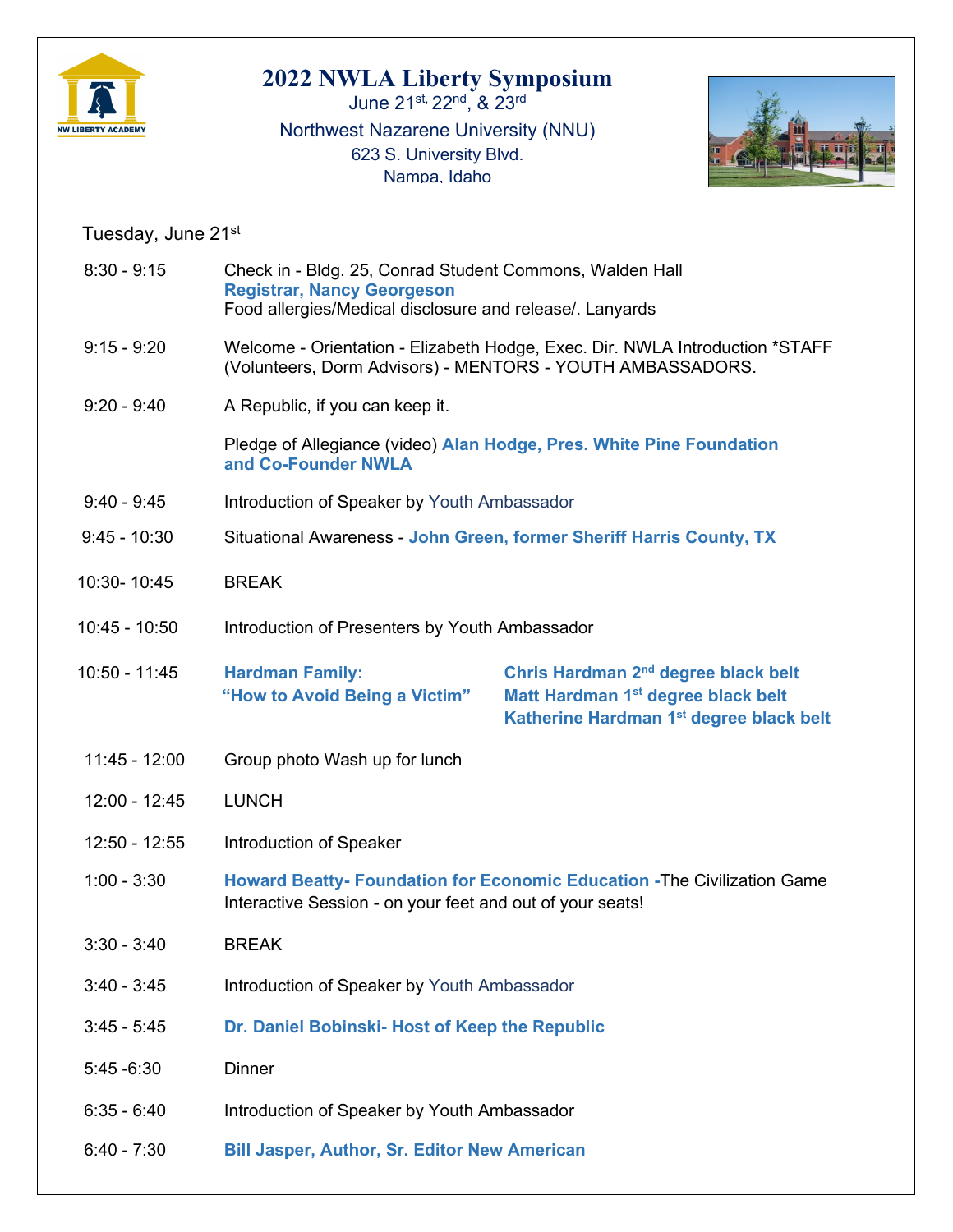- 7:30 7:45 Q & A 7:45 - 7:55 Introduction of Speaker by Youth Ambassador 7:55 - 8:55 **SPEAKER Tina Griffin "Counter Culture Mom"** 8:55 - 9:10 Q & A
- 9:10 9:45 FREE TIME (Dorm students to remain ON CAMPUS, in sight of group.
- 10:00 Dorm check (Everyone to be in dorms)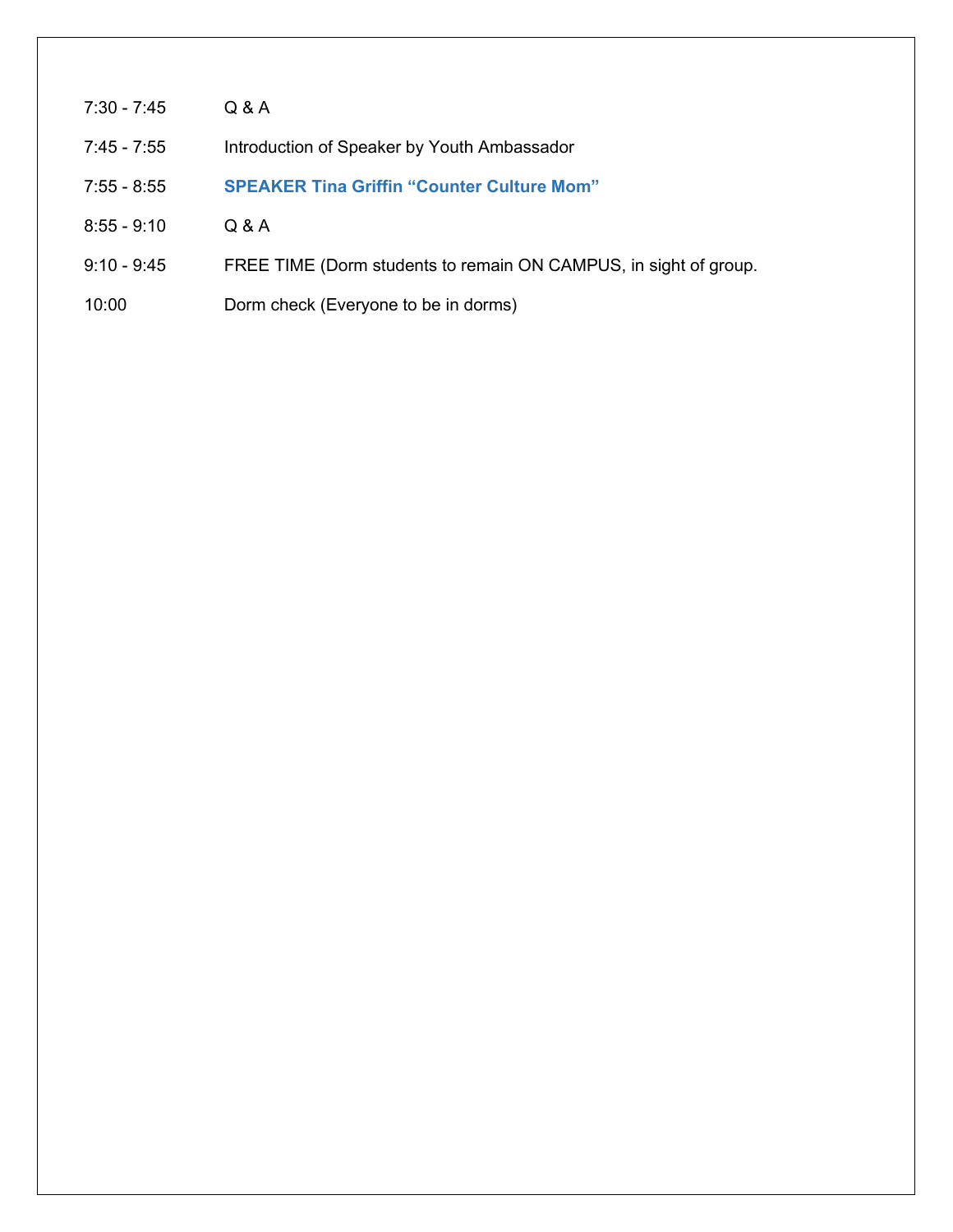## Wednesday, June 22<sup>nd</sup>



- 8:30 9:15 Breakfast "Food for Thought" **Pastor Isaac Tellez**
- 9:30 9:35 Introduction of Speaker by Youth Ambassador ROOM?
- 9:35 10:35 **Tina Griffin Counter Culture Mom**
- 10:35 10:50 Q & A
- 10:50 10:55 Introduction of Speaker by Youth Ambassador
- 10:55 12:00 **Dr. Ron Paul -**Former Congressman, Author and Lecturer, Founder of Liberty Report, Chairman & Founder of Ron Paul Institute for Peace & Prosperity
- 12:00 12:20 Q & A
- 12:30 1:20 LUNCH
- 1:30 1:35 Introduction of Speaker by Youth Ambassador
- 1:35 2:35 **Connor Boyack** President of Libertas Institute, Author of Tuttle Twins Books and others & Lecturer
- 2:35 2:50 BREAK
- 2:50 2:55 Introduction of Speaker by Youth Ambassador
- 2:55 3:55 **Travis Whipple, Army Veteran, Home School Community Leader**
- 3:55 4:10 BREAK
- 4:10 5:30 **SPEAKER Howard Beatty,** Foundation for Economic Education (FEE) "Economics in One Hour".
- 5:45 6:30 Dinner
- 6:35 6:40 Introduction of Speaker by Youth Ambassador
- 6:40 7: 25 **SPEAKER Dr. Don Huber**, Prof. Emeritus, Purdue University.
- 7:25 7:30 Introduction of Speaker by Youth Ambassador
- 7:30 8:30 **SPEAKER Ron Nilson,** Owner & CEO Ground Force Worldwide

ICE CREAM SOCIAL to follow.

9:45 Room Check (Everyone to be in dorms)